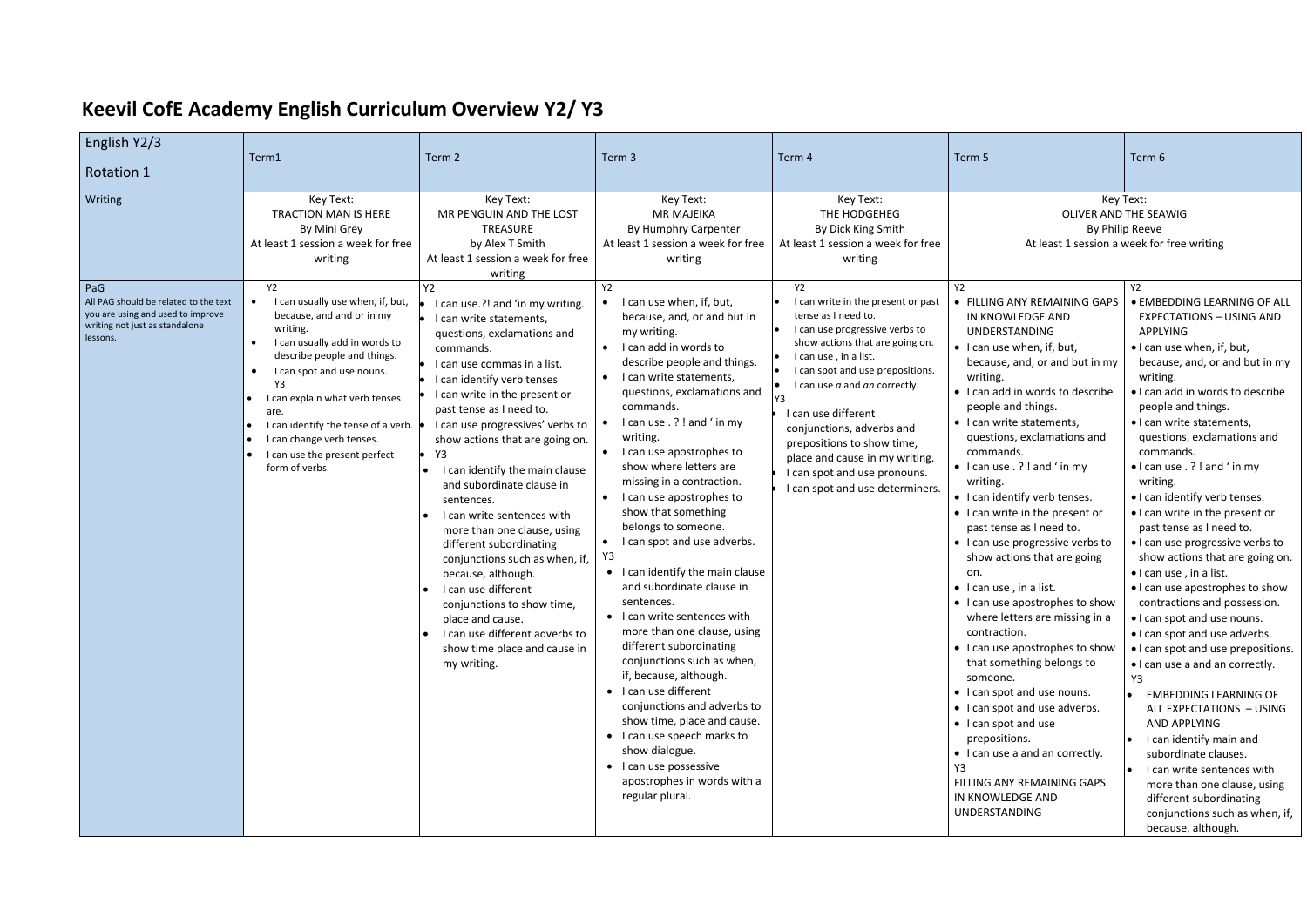|                                          |                                                                                                                                                                                                                                                                                                                                                                                                                                                                                                                                                                                                                                                                                                                                                                                                                                                        |                                                                                                                                                                                                                                                                                                                                                                                                                                                                                                                                                                                                                                                                                                                                                                                                                                                        | I can identify main and<br>I can use different<br>subordinate clauses.<br>conjunctions and adverbs to<br>I can write sentences with<br>show time, place and cause.<br>more than one clause, using<br>I can use speech marks to<br>different subordinating<br>show dialogue.<br>conjunctions such as when, if, $\vert \cdot \vert$<br>I can explain what verb tenses<br>because, although.<br>are.<br>I can use different<br>I can use the present perfect<br>conjunctions and adverbs to<br>form of verbs.<br>show time, place and cause.<br>I can use possessive<br>I can use speech marks to<br>apostrophes in words with a<br>show dialogue.<br>regular plural.<br>I can explain what verb<br>I can spot and use pronouns.<br>tenses are.<br>I can spot and use<br>I can use the present perfect<br>determiners<br>form of verbs.<br>I can use possessive<br>apostrophes in words with a<br>regular plural.<br>I can spot and use pronouns.<br>I can spot and use<br>determiners |  |
|------------------------------------------|--------------------------------------------------------------------------------------------------------------------------------------------------------------------------------------------------------------------------------------------------------------------------------------------------------------------------------------------------------------------------------------------------------------------------------------------------------------------------------------------------------------------------------------------------------------------------------------------------------------------------------------------------------------------------------------------------------------------------------------------------------------------------------------------------------------------------------------------------------|--------------------------------------------------------------------------------------------------------------------------------------------------------------------------------------------------------------------------------------------------------------------------------------------------------------------------------------------------------------------------------------------------------------------------------------------------------------------------------------------------------------------------------------------------------------------------------------------------------------------------------------------------------------------------------------------------------------------------------------------------------------------------------------------------------------------------------------------------------|-------------------------------------------------------------------------------------------------------------------------------------------------------------------------------------------------------------------------------------------------------------------------------------------------------------------------------------------------------------------------------------------------------------------------------------------------------------------------------------------------------------------------------------------------------------------------------------------------------------------------------------------------------------------------------------------------------------------------------------------------------------------------------------------------------------------------------------------------------------------------------------------------------------------------------------------------------------------------------------|--|
| Additional subjects + writing<br>options | Science -: Light<br>Science - Electricity<br>Non Chronological Report<br>Instructions, report writing<br>writing, Explanation text                                                                                                                                                                                                                                                                                                                                                                                                                                                                                                                                                                                                                                                                                                                     | Science - Rocks<br>Science: Evolution<br>Non Chronological Report<br>Non Chronological Report<br>writing, Explanation text<br>writing, Explanation text                                                                                                                                                                                                                                                                                                                                                                                                                                                                                                                                                                                                                                                                                                | Science plant classification<br>Science - Living Things<br>Report writing, Explanation text,<br>Report writing, Explanation text,<br>Information text<br>Information text                                                                                                                                                                                                                                                                                                                                                                                                                                                                                                                                                                                                                                                                                                                                                                                                           |  |
| <b>Reading KS1</b>                       | Vocabulary/Word meaning<br>Prior knowledge<br>Associated with the reading. Links to self, text and wider world<br>This can include<br>Debate, mind-mapping, picture,<br>Inference etc<br>Summarise the story so far (unless first session)<br>Teacher reads<br>Children to infer and predict.<br>Think out loud and involve the children through questioning and<br>thinking/feeling/<br>Happening prompts<br>Read the text in small groups/ pairs using think out loud<br>strategy as they do.<br>(focus on fluency, expression and intonation)<br>Children answer questions in a variety of forms<br>Vocabulary discussion - magpie/ glossary?<br>Interrogate the text - discuss purpose,<br>Layout etc<br>Annotate with text features<br>Vocabulary discussion - magpie/ glossary?<br>Children then complete a range of questions based on the text | Vocabulary/Word meaning<br>Prior knowledge<br>Associated with the reading. Links to self, text and wider world<br>This can include<br>Debate, mind-mapping, picture,<br>Inference etc<br>Summarise the story so far (unless first session)<br>Teacher reads<br>Children to infer and predict.<br>Think out loud and involve the children through questioning and<br>thinking/feeling/<br>Happening prompts<br>Read the text in small groups/ pairs using think out loud strategy<br>as they do.<br>(focus on fluency, expression and intonation)<br>Children answer questions in a variety of forms<br>Vocabulary discussion - magpie/ glossary?<br>Interrogate the text - discuss purpose,<br>Layout etc<br>Annotate with text features<br>Vocabulary discussion - magpie/ glossary?<br>Children then complete a range of questions based on the text | Vocabulary/Word meaning<br>Prior knowledge<br>Associated with the reading. Links to self, text and wider world<br>This can include<br>Debate, mind-mapping, picture,<br>Inference etc<br>Summarise the story so far (unless first session)<br>Teacher reads<br>Children to infer and predict.<br>Think out loud and involve the children through questioning and<br>thinking/feeling/<br>Happening prompts<br>Read the text in small groups/ pairs using think out loud strategy as they do.<br>(focus on fluency, expression and intonation)<br>Children answer questions in a variety of forms<br>Vocabulary discussion - magpie/ glossary?<br>Interrogate the text - discuss purpose,<br>Layout etc<br>Annotate with text features<br>Vocabulary discussion - magpie/ glossary?<br>Children then complete a range of questions based on the text                                                                                                                                 |  |